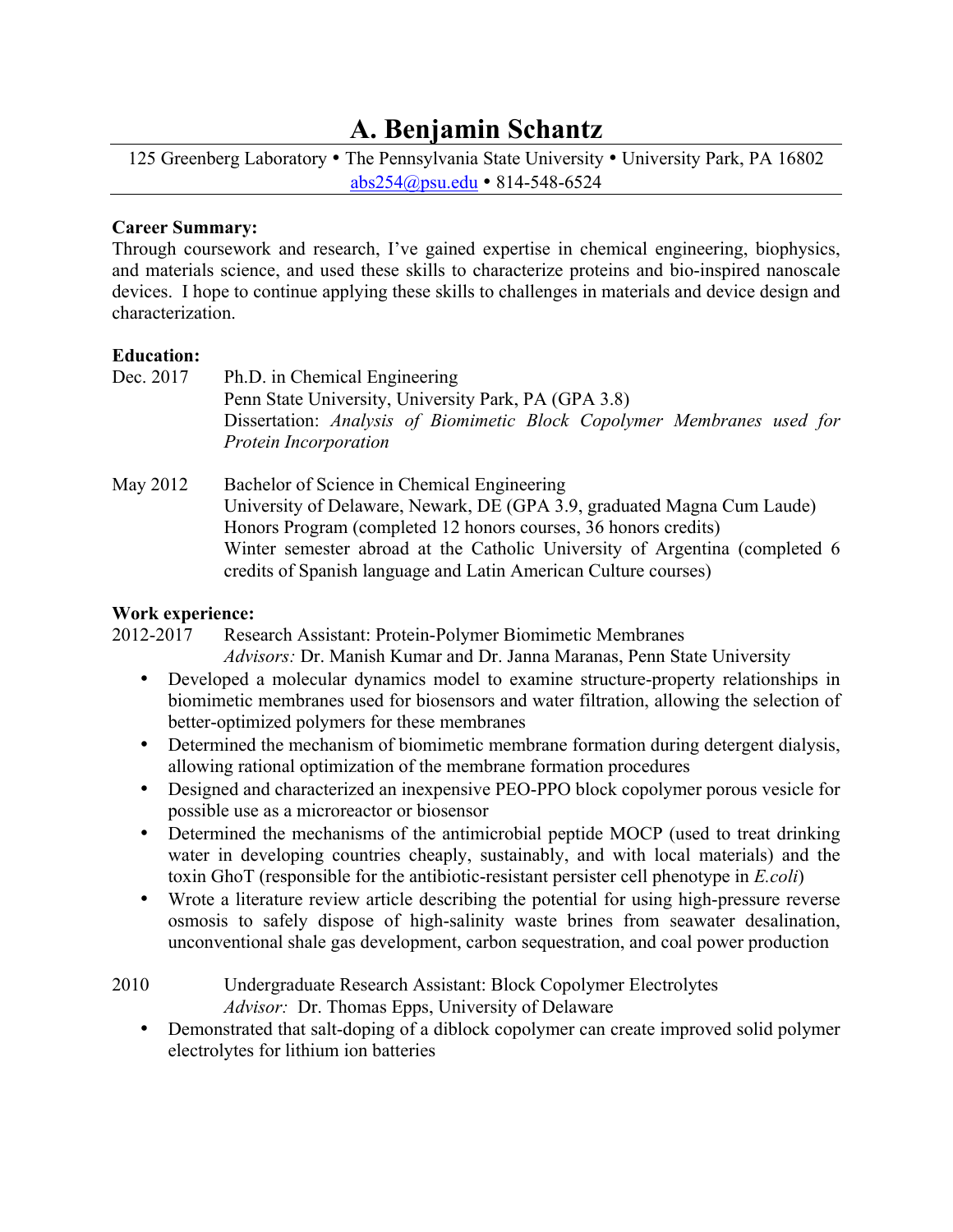#### **Publications:**

Schantz, Xiong, Dees, Moore, and Kumar, Challenges and opportunities for high-pressure reverse osmosis. *In preparation; invited article for Environmental Science: Water Research and Technology*.

Kim, Schantz, Song, Kumar, and Wood, GhoT of the GhoT/GhoS Toxin/Antitoxin System Damages Lipid Membranes Through Spanning. Just accepted at *Biochemical and Biophysical Research Communications.*

Schantz, Ren, Pachalla, Shen, Hickey, Butler, and Kumar, Porous vesicles with extrusion-tunable permeability from mixed solutions of PPO-PEO triblock copolymers. Just accepted at *Macromolecular Chemistry and Physics.*

Kowalik, Schantz Al-Naqi, Shen, Sines, Maranas, and Kumar, Chemically specific coarsegrained models to investigate the structure of biomimetic membranes. *RSC Advances*, **2017**, 7, 54756-54771, DOI: 10.1039/c7ra10573h. **(co first author)**

Schantz, Saboe, Sines, Lee, Bishop, Maranas, Butler, and Kumar, PEE-PEO block copolymer exchange rate between mixed micelles is detergent and temperature activated. *Macromolecules,* **2017**, DOI 10.1021/acs.macromol.6b01973.

Shebek, Schantz, Sines, Lauser, Velegol, and Kumar, The Flocculating Cationic Polypeptide from Moringa oleifera Seeds Damages Bacterial Cell Membranes by Causing Membrane Fusion. *Langmuir,* **2015**, 31 (15) 4496-4502. **(co first author)**

Young, Albert, Schantz, and Epps, Mixed-Salt Effects on the Ionic Conductivity of Lithium-Doped PEO-Containing Block Copolymers. *Macromolecules*, **2011**, 44 (20) 8116-8123.

#### **Conference Presentations:**

PEE-PEO block copolymer exchange between micelles is detergent and temperature activated, *American Physical Society March Meeting (research talk)*, **April 2016**, and *Penn State Graduate Research Symposium (research talk)*, **August 2015**.

The influence of temperature and detergent on polymer exchange rate in PEE-PEO vesicles used for protein incorporation, *Gordon Research Seminar on Polymer Physics (poster presentation)*, **July 2014**.

Morphology and Conductivity Effects of Salt Doping in Diblock Copolymers, *University of Delaware Undergraduate Research Symposium (poster presentation)*, **August 2010**.